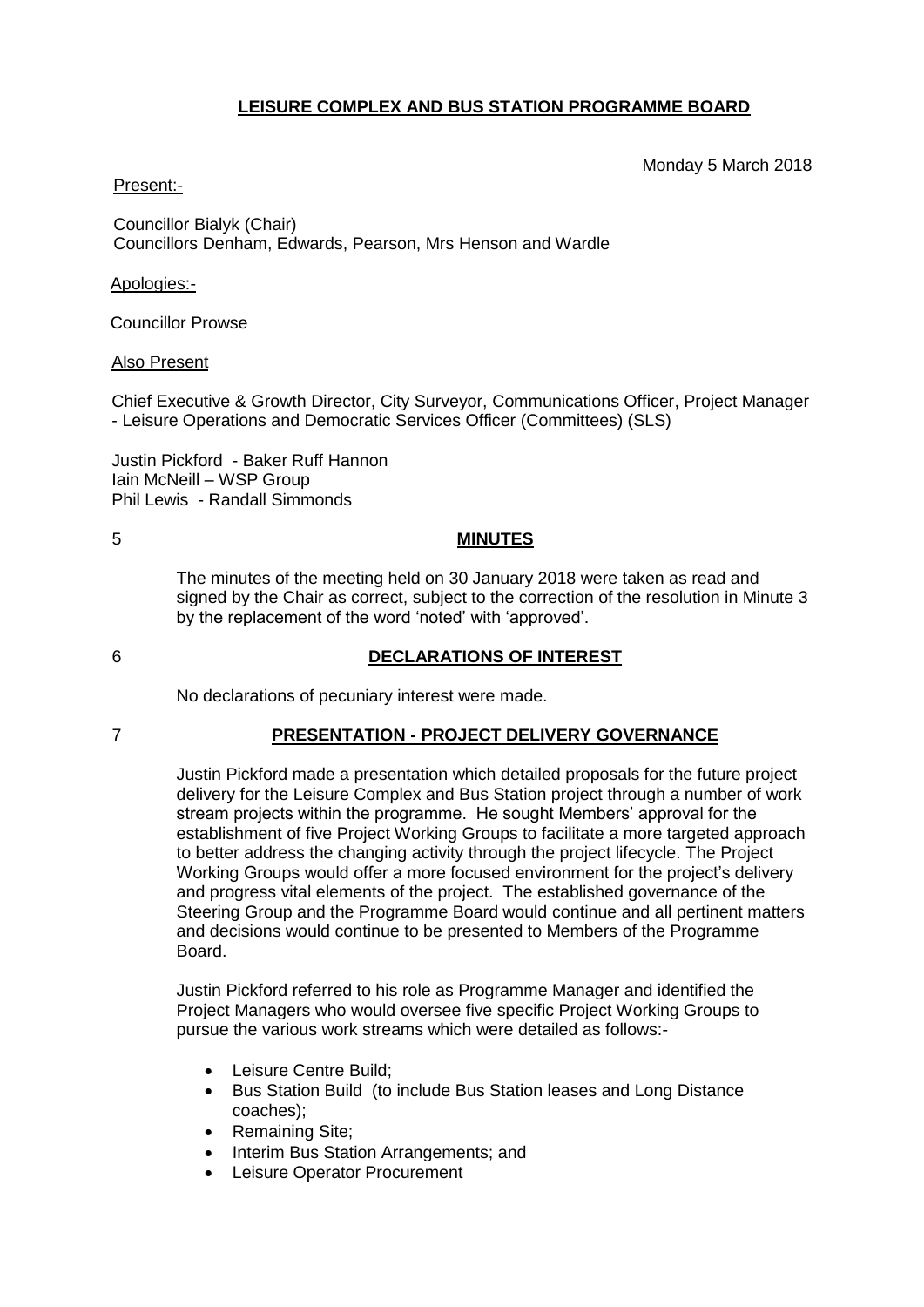The presentation to Members included the governance arrangements and terms of reference for the Project Working Groups as well as details of the attendees. Each would include a core membership of Project Manager, Client Lead, and Programme Manager and invited Members with additional attendees including specialist consultants as required. It was the intention to draw on expertise from within Exeter City Council including officers from Estates; Communications, Legal, Procurement, Finance, City Development and Human Resources.

A Member expressed her disquiet about the lack of Conservative Members included and a potential lack of scrutiny. The Chair explained that the individual Project Managers would have specifically defined authority and he emphasised that this would not change the overarching role of the Programme Board. If there was a need to step outside of the authorisation parameters, a meeting of the Programme Board would be called to enable Members to be consulted. This would not change his role as Portfolio Holder for Health and Wellbeing, Communities & Sport, or that of the Leader and their respective responsibilities for the St Sidwells Point and Bus Station projects. The individual Project Working Groups would enable the increasingly heavy workload to be more appropriately shared, and create a much needed opportunity to allow more in depth and targeted discussion. He also referred to the positive current lead being taken on the project and the desire for it to continue in that way. It was confirmed that the Members invited to the Project Working Groups would be a sounding board for the Project Manager, they would not be making any decisions or granting any approvals.

Each of the Project Managers presented the scope of their work under the authorisation levels identified, the detail of which would be included in the presentation to be attached to the minutes.

The Project Manager Leisure Operator Procurement responded to a Member's comment on the anticipated energy cost savings created by the passivhaus standard. Leisure operators would need to take the necessary steps to satisfy themselves in relation to passivhaus and efficiency and performance. He stated that the tender document would include the detail of operation and likely energy consumption of the build. It was envisaged that a review would be made of energy efficiency after the first two years, with provision for an extension to extract the energy performance data in Year 3. The Project Manager Build also responded to the Member's comment on identifying suitable contractors and referred to the previous meeting when he advised that a number of contractors had been approached. The Project Manager Leisure Operator Procurement added that he had also carried out a soft market testing exercise with a number of leading leisure operators, who had shown genuine interest and communicated their intent to participate in the tender process. The process would ensure that the future operators would be able to embrace the passivhaus element and ensure the level of technical support was available. The Chair and a Member clarified that one of the most important factors was for the contractors to pay close attention to detail to gain the maximum efficiency.

The Communications Officer provided a brief update and stated that the Communications team would continue to update Exeter City Council's web site and liaise with Stagecoach over their future operations from the Bus Station and the extent of the interim on street bus arrangements. He anticipated carrying out increased publicity in the period from the end of March until the end of May 2018 to ensure that the changes were communicated to the public. This would include hard copy leaflets, social media, and information in the local press and the City Council's magazine The Citizen. He responded to a Member's suggestion and confirmed the inclusion of information available at travel centres such as St David's Station.